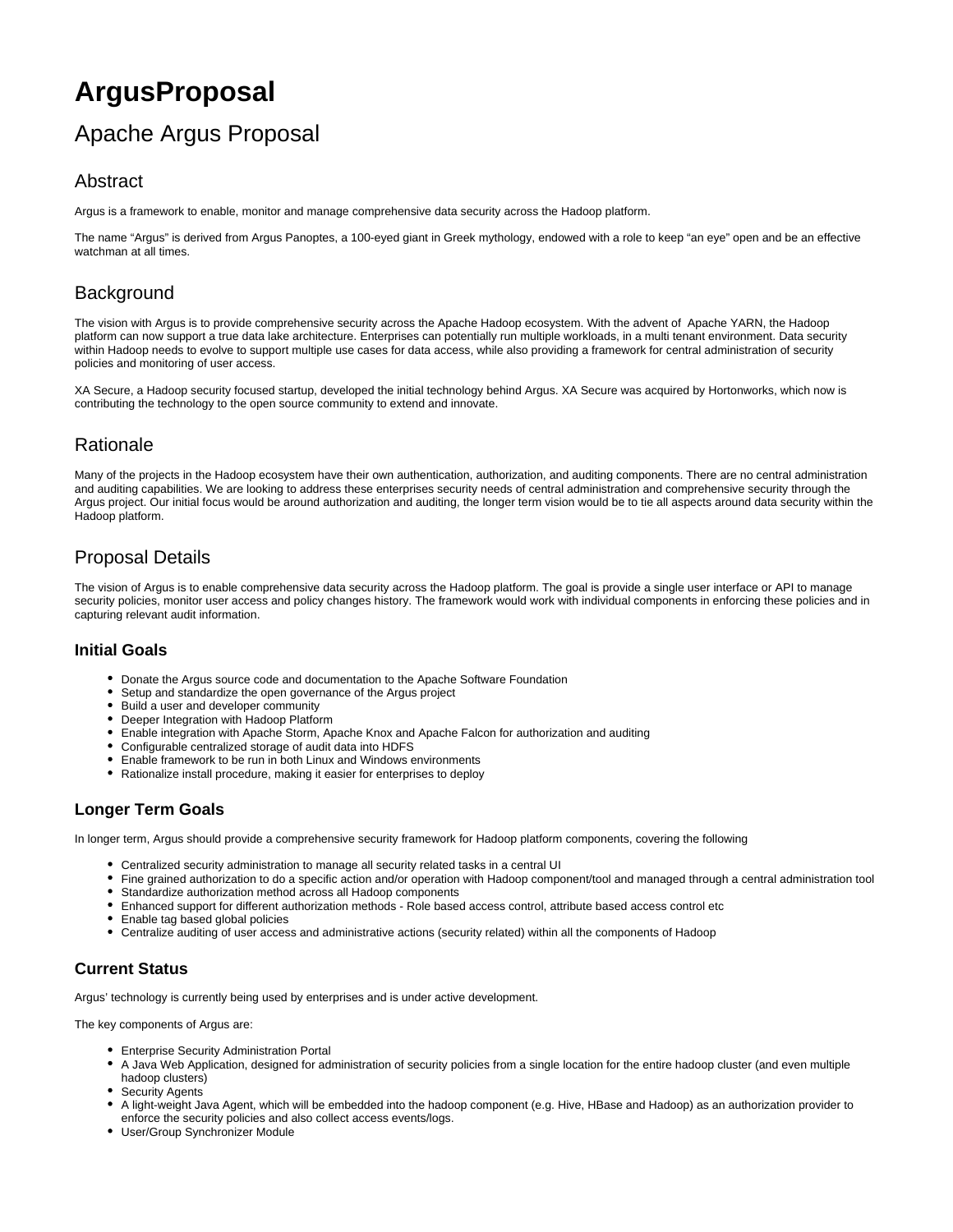- A standalone daemon which allows the user/group information to be synched from the enterprise user repositories like LDAP/AD to Argus local database. This user/group information in Argus local database will help the security policy administrators
- to define security policies by selecting users/groups from a drop-down box (instead of typing their name/group in a text-box).
- to delegate policy administration to other users/groups
- to restrict view of reports based on the users/groups
- Centralized Audit Logs and Monitoring
- Log events to central data storage/database
- Interactive query of audit events
- Audit administrator actions

The initial version provides ability to

- Define security policies using a central security administration UI.
- Fine grained access control for HDFS (file level) , Hive (column level) and HBase (column level)
- Framework to record access/operational events/logs as part of auditing and view using a central monitoring UI.
- Support delegated policy administration
- Centralized audit monitoring and query capabilities

#### **Meritocracy**

We plan to invest in supporting a meritocracy. We will discuss the requirements in an open forum. Several companies have already expressed interest in this project, and we intend to invite additional developers to participate. We will encourage and monitor community participation so that privileges can be extended to those that contribute.

#### **Community**

We are happy to report that there are existing Apache committers and corporate users who are closely involved in the project already. We hope to extend the user and developer base further in the future and build a solid open source community around Argus, growing the community and adding committers following the Apache meritocracy model.

#### **Core Developers**

The initial technology within Argus was originally built by the team at XA Secure. XA Secure was founded and managed by experienced members with a wide background in enterprise security. Some of the XA's core team have been proposed as core developers for this project. The developer list also include an Apache member and PMC members from several Apache projects (Hadoop, HBase, and Knox). A concern is that all of the core developers are employed by Hortonworks and thus an emphasis will be on increasing the diversity of the developer community.

#### **Alignment**

The initial committers strongly believe that a unified security portal for Apache Hadoop, Hive, and HBase will gain broad adoption as an open source, community driven project. Our hope is that the Apache Falcon, Apache Storm, Apache Knox, and other communities will find tremendous value in Argus and will adopt it en masse.

### Known Risks

#### **Orphaned Products**

The initial code behind Argus is under active development and is being actively used by several enterprises. It is not expected to be orphaned.

#### **Inexperience with Open Source**

Many of the core developers have long-standing experience in open source, Dili Aramugam, Kevin Minder and Larry McCay are committers on the Apache Knox project. Sanjay Radia and Owen O'Malley are PMC members on several Apache projects. We have several mentors that will work with the inexperienced committers on building a thriving developer community.

#### **Homogeneous Developers**

The current core developers are all from Hortonworks. However, we expect to establish a thriving developer community that includes users of Argus and developers of other Hadoop components.

#### **Reliance on Salaried Developers**

Currently, all of the developers are paid to work on Argus. A key goal for the incubation process will be to broaden the developer base.

#### **Relationships with Other Apache Products**

The biggest risk is fast rate of growth of new features within the Hadoop ecosystem and security standards not being applied during the initial development of these new products. We believe an active engagement from the Hadoop community would significantly aid adoption of common security framework across the ecosystem and will help in establishing cross component standards.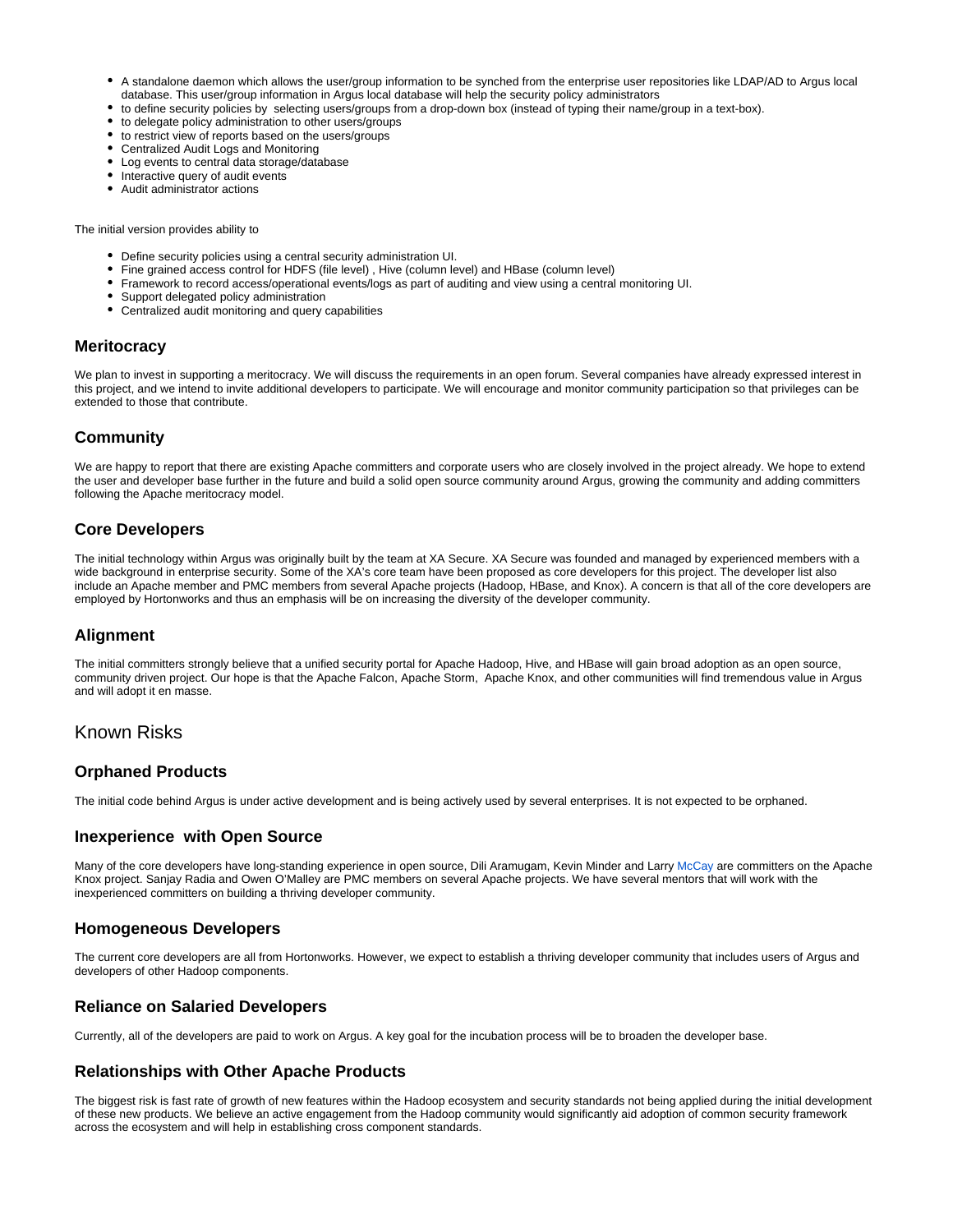As mentioned in the Alignment section, Argus is closely integrated with Hadoop, Hive and HBase in a numerous ways. We look forward to collaborating with those communities, as well as other Apache communities.

There is some overlap between the goals of Argus and Apache Sentry. Apache encourages disjoint teams to form independent projects, even when those projects overlap in scope. Additionally, we feel that the distinct code bases, development teams, and different approaches to the problem should be represented by different projects. This will provide better choices for users to choose from.

#### **An Excessive Fascination with the Apache Brand**

While we respect the reputation of the Apache brand and have no doubts that it will attract contributors and users, our interest is primarily to give Argus a solid home as an open source project with a broad developer base and to encourage adoption by the related ASF projects and foster innovation around security

# Documentation

<http://hortonworks.com/blog/hortonworks-acquires-xasecure-to-provide-comprehensive-security-for-enterprise-hadoop/>

### Initial Source

We will make the initial source available as a patch.

## Source and IP Submission Plan

- All source will be moved to Apache Infrastructure
- All outstanding issues in our in-house JIRA infrastructure will be replicated into the Apache JIRA system.
- We will be acquiring a twitter handle for project Argus (eg: @apacheargus )

### External Dependencies

Argus has no external dependencies except for some Java libraries that are considered ASF-compatible (JUnit, SLF4J, …) and Apache artifacts : Hadoop, Log4J and the transient dependencies of all these artifacts.

# **Cryptography**

Argus does not incorporate encryption currently.

### Required Resources

#### **Mailing Lists:**

- argus-dev
- argus-user
- argus-commits
- argus-private

#### **Infrastructure:**

- Git repository
- JIRA Argus
- Gerrit for reviewing patches

The existing code includes local host integration tests, so we would like a Jenkins instance to run them whenever a new patch is submitted.

### Initial Committers

- Balaji Ganesan (bganesan at hortonworks.com)
- Dilli Arumugam (darumugam at hortonworks.com)
- Don Bosco Durai (bdurai at hortonworks.com)
- Kevin Minder (kminder at apache.org)
- Larry McCay (lmccay at apache.org)
- Madhanmohan Neethiraj (mneethiraj at hortonworks.com)
- Owen O'Malley (omalley at apache.org)
- Ramesh Mani (rmani at hortonworks.com)
- Sanjay Radia (sradia at apache.org)
- Selvamohan Neethiraj (sneethiraj at hortonworks.com)

### **Affiliations**